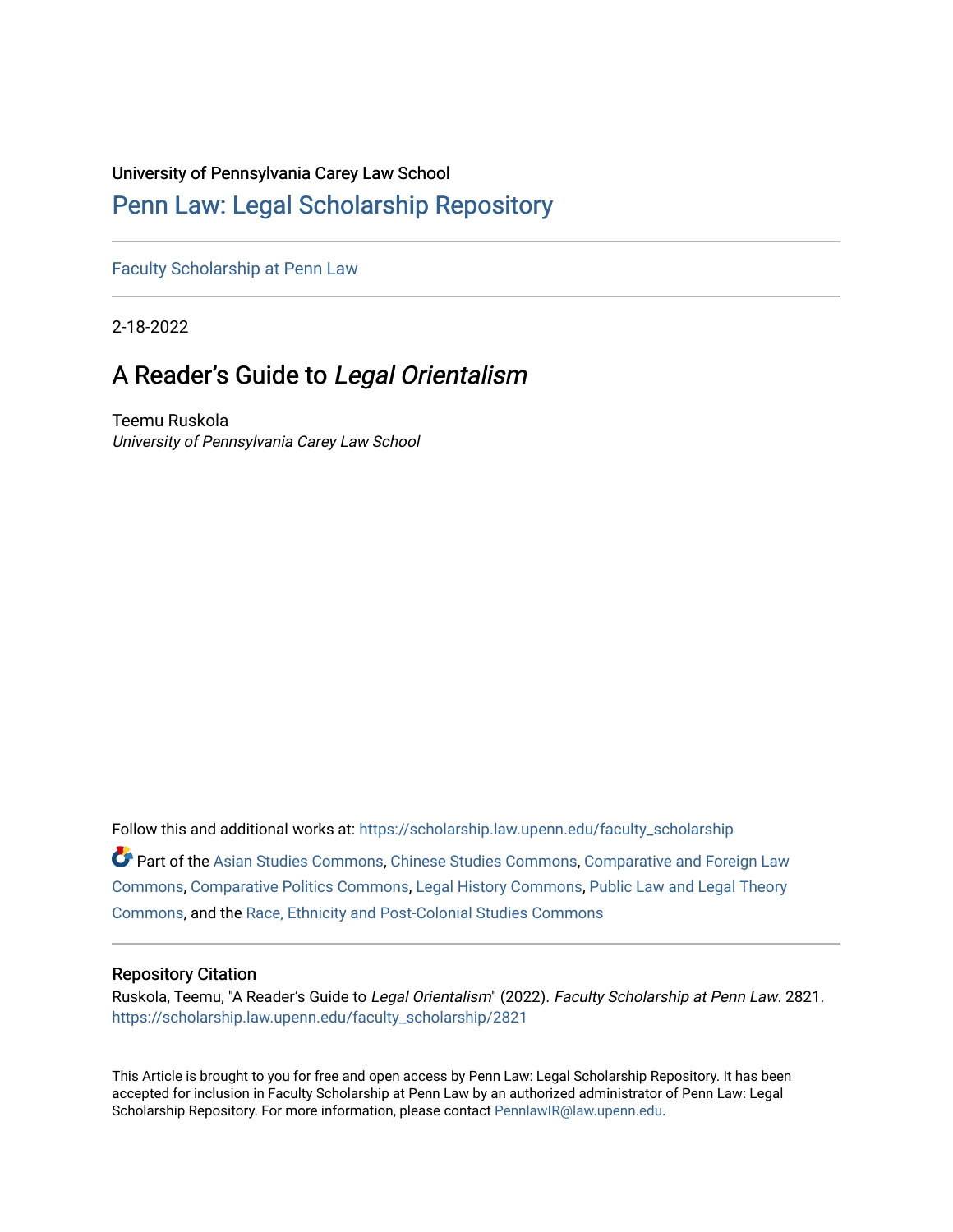# Ancilla Iuris

Special Issue: Trajectories of Chinese Law Prof. Dr. iur. Thomas Coendet (Editor)

*A Reader*'*s Guide to* Legal Orientalism

# Teemu Ruskola\*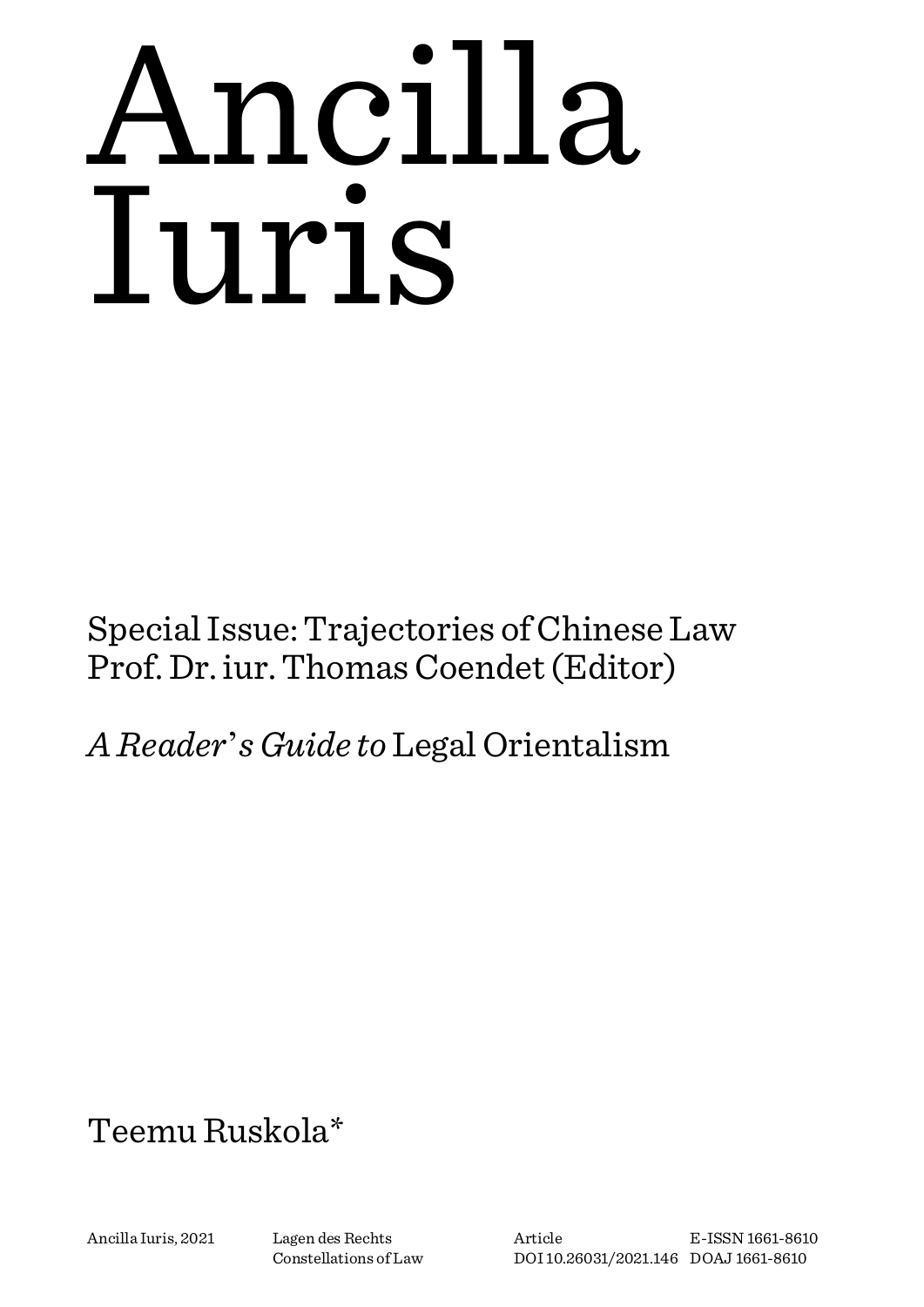*In 2016, Teemu Ruskola's book* Legal Orientalism: China, the United States, and Modern Law *was published in translation in China. This essay analyzes the Chinese reception of this book. Originally addressed to a North Atlantic readership,* Legal Orientalism *examines critically the asymmetric relationship in which Euro-American law and Chinese law stand to one another, the former regarding itself as an embodiment of universal values while viewing the latter's as culturally particular ones. The essay explores what happens when a "Western" work of self-criticism is transmitted to an "Eastern" audience. In this context, it analyzes the politics of self-Orientalism, Oriental legalism, and the comparative method.*

# I. LAW, THE POSTCOLONIAL, AND CHINA

It is one of the key tenets of postcolonial theory that modernity is built on a paradox. On the one hand, it is premised a claim to universality. With modernity, humans broke free from the shackles of medieval superstition. In the place of a blind obeisance to authority and tradition, we have come to believe that every person and every political community has the right to be in charge of their own destiny (which in turn gives rise to a contradiction between individual and collective rights). While these rights are indeed viewed as universal – epitomized today by the discourse of human rights – it is also the case that their historical origins are highly particular, emerging from a specifically European, or North Atlantic, tradition. They have become globalized, largely through processes of European colonialism. It is because of this imperial history that modern institutions are both particular and universal. That is also why they put the so-called non-Western world (for lack of a better word) in an impossible bind: either they can choose to adopt North Atlantic institutions, or else they will be left be outside of modernity – and indeed history itself, in the most extreme Hegelian narrative.

Law is evidently one of the most central institutions of the modern world. To be modern is to be born to be free and equal – American revolutionaries thought these notions "self-evident" – and for moderns, both freedom and equality are essentially *legal* attributes to be guaranteed by the state. Law is thus an exceptionally fruitful field for analyzing the postcolonial condition. Until recently, however, postcolonial analyses of non-Western law tended focus on legal systems that had been colonized outright by Western imperial powers. This focus left Chinese law, perhaps most notably, outside the field of postcolonial theory. Historically, China retained its nominal independence, despite its having been subjected to numerous forms of legal, economic, and political intervention after the end of the First Opium War in 1842. With China's economic and political rise in the

twenty-first century, it is increasingly important for us to consider Chinese law in an expressly comparative postcolonial frame. I wrote a monograph entitled *Legal Orientalism: China, the United States, and Modern Law* (Harvard University Press, 2013) in order to understand the role China has played in Western legal and political thinking and the effect these discourses have in turn had on both Chinese and Western law. The book was addressed to a specifically Euro-American academic audience. I am heartened that it continues to generate debate among that readership, as evidenced by two articles tackling my analysis in back-to-back issues of the *American Journal of Comparative Law* just<br>last year.<sup>1</sup> However, I will not elaborate here on my views on these recent articles. Rather, I will examine at some length responses to the book's Chinese translation by Professor Wei Leijie, published in 2016 by the China University of Political Science and Law Press. While many readers in China took note of the original English version of *Legal Orientalism*, the Chinese translation has – understandably – received much greater attention, with Thomas Coendet characterizing the notice it has attracted as "a second wave" of the book's reception in the PRC.<sup>2</sup>

Before turning to *Legal Orientalism's* reception in China, I preface my analysis with the poststructuralist axiom that the author, like God, is dead and that once a piece of writing enters the world it takes on a life of its own and readers are free to interpret it as they wish. Hence, my focus below isn't so much whether any particular Chinese reviewer has gotten my argument "right" or "wrong" (although I have some concerns about that too). Instead, I am more interested in considering how the reception of *Legal Orientalism* in China illuminates, or challenges, the very claims I make in the book. Originally directed to a North Atlantic readership, *Legal Orientalism* examines critically the asymmetric relationship in which American law and Chinese law stand to one another, the former regarding itself as an embodiment of universal values while viewing the latter as an expression of culturally particular ones. What happens, then, when a "Western" work of self-critique such as mine is transmitted to an "Eastern" audience?

Jonas Robitscher Professor of Law, Emory Law, Emory University

<sup>1</sup> *Thomas Coendet*, Critical Legal Orientalism: Rethinking the Comparative Discourse on Chinese Law, American Journal of Comparative Law 67:4 (2019), 775–824; *Donald Clarke*, Anti Anti-Orientalism, or Is Chinese Law Different?, American Journal of Comparative Law 68:1 (2020), 55–94.

<sup>2</sup> *Coendet* (fn. 1), 778.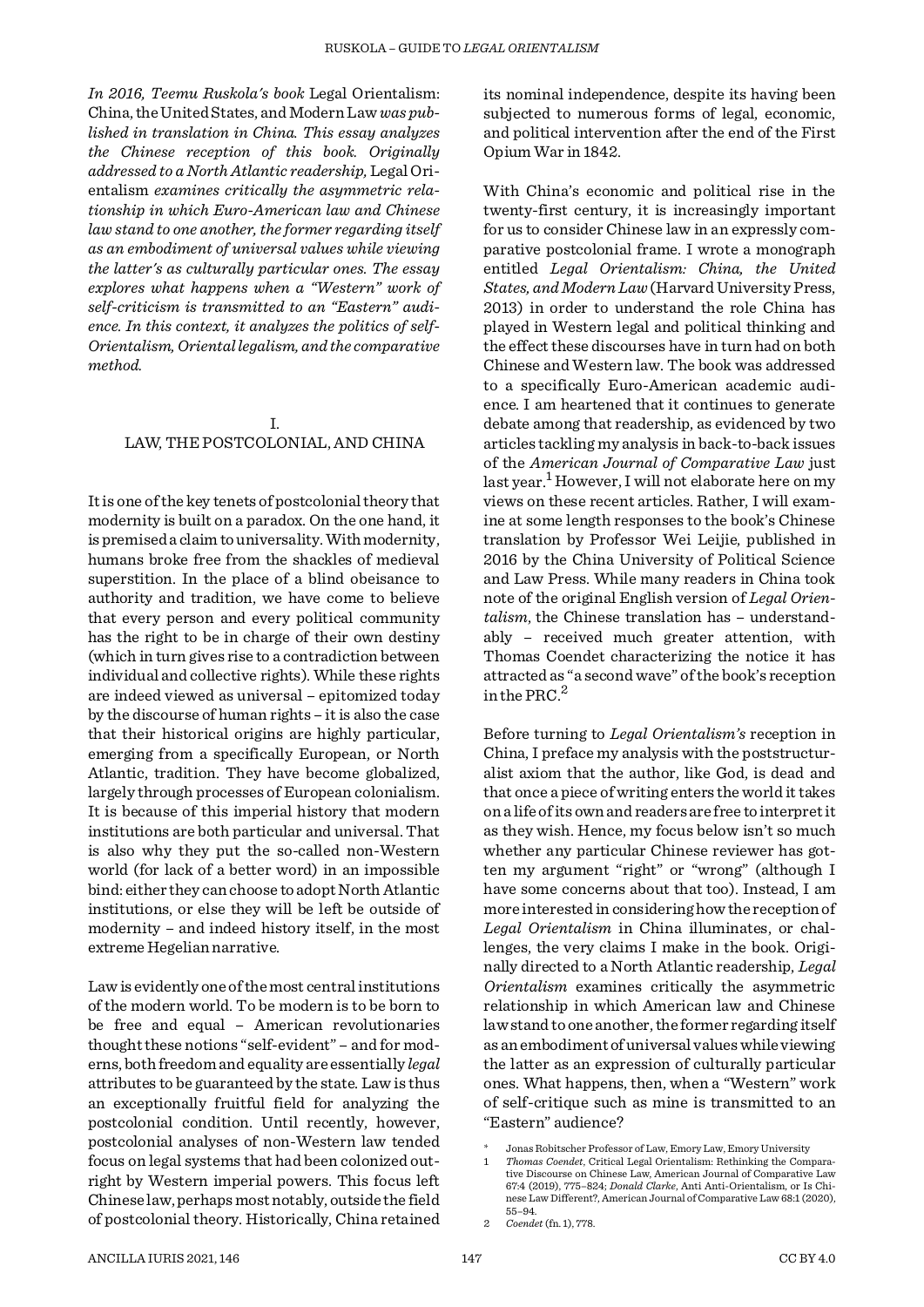# II. READING *LEGAL ORIENTALISM* IN CHINA

In order to appreciate how *Legal Orientalism* has been read in China, in this essay I seek to treat the book as an ethnographic object, as it were – not as a creation of mine but as a thing to be observed in a new environment, with a focus on Chinese reviewers' and scholars' reactions to it. My hope is that observing the book's reception in a "foreign" setting may help illuminate further the ways in which East and West are as much cultural as geographic coordinates – even as those coordinates have shifted even since the book was first published, let alone since I first began thinking about the concept of legal Orientalism at the dawn of the millennium. The book opens by asking why it is that, after the fall of the Soviet Union, China has to come to be seen as the world's leading human rights violator with the United States occupying the position of the world's chief law-enforcer. There is no question that China's human rights record continues to blight its global reputation – and seems to be getting only worse by the day – yet there is also no question that today China is defined at least as much by its enormous economic clout as by its political shortcomings. Investigating *Legal Orientalism*'s reception in China at this specific conjuncture may help illuminate changes in the continually evolving East-West relationship.

When Professor Wei asked for permission to translate *Legal Orientalism* – and I would be remiss not to note here that the quality of the translation he produced has garnered much praise – I was of course pleased at the prospect of a wider Chinese readership. At the same time, I was apprehensive about how my argument would translate, politically, into the context of a "rising China." My chief concern was that my critique of Euro-American legal and judicial adventures in China would be transformed into an alibi for an increasingly muscular Chinese nationalism. At the same time, I hoped that my critique of legal Orientalism might contribute to the re-evaluation of the Chinese legal tradition, given that the official socialist position has regarded it historically as a feudal relic. Finally, I also hoped to contribute to a greater understanding of the limits of rights discourse in China's development, especially the ways in which the elaboration of rights can serve to depoliticize significant, even revolutionary reforms, including the redistribution of massive social and economic resources.

To some extent, my fears and hopes were not unfounded, but ultimately *Legal Orientalism*'s life in China has been far richer than I anticipated. For

one thing, I should acknowledge that many Chinese readers themselves are highly sensitive to the fact that the arguments of *Legal Orientalism* take on different valences in different geopolitical settings. Both Ma Jianyin and Lu Nan, for example, applaud the book's critique of Orientalism as a welcome intervention for a Euro-American audience, but they find its critiques misplaced in China.<sup>3</sup> Indeed, Ma is concerned about how they might be abused politically in the name of nationalism, while Lu worries about the dangers of criticizing rights discourse at this stage in China's "legal construction." In Lu's view, for a Westerner enjoying the protection of rights to caution Chinese citizens about their limits is like "an overweight person asking a thin person to lose weight."4 I am not unsympathetic to Lu's observation – I state in the book myself that without any doubt "there is much more political mileage left in [rights discourse] in contemporary China than in the United States" $5 -$  yet I believe the benefits as well as costs of rights must be assessed together.

Below, I will focus on a few aspects of *Legal Orientalism* that have garnered the most attention in China. Overall, reactions have been quite polarized, with readers agreeing or disagreeing strongly with several aspects of the book. While I did not necessarily foresee such a divergence of responses, I am certainly not unhappy about it, as that is precisely why the book has occasioned more academic and popular debate than I would have expected. Some of the most debated issues involve (1) the intertwined questions of "legal Orientalism"/"self-Orientalism," (2) the possibility of an "Oriental legalism," and (3) the nature of comparison and comparative method more generally. I will consider each below.

First, though, let me note one issue that has *not* aroused much controversy. It is a core thesis of the book that over the course of the nineteenth century what had been a largely historical and theoretical discourse of Oriental despotism began to take on increasingly material forms. A diffuse set of prejudices about Chinese law was translated into international legal institutions, exemplified perhaps most notably by the practice of extraterritoriality in

<sup>3</sup> *Ma Jianyin* (马剑银), Xiangxiang Tazhe Yu Xugou Ziwo De Xueli BiaodaYouguan Falü Dongfang Zhuyi Ji Qi Zhongguo Fanxiang ("想象"他 者与"虚构"自我的学理表达 - 有关《法律东方主义》及其中国反<br>响")[An Academic Articulation of the "Imaginary" the Other and the "Constructed" Self: On Legal Orientalism and its Chinese Responses], Jiaoda Faxue (交大法学) [Shanghai Jiao Tong University Law Review] no.3 (2017), 12-23, 23; *Lu Nan* (鲁楠), Gongneng Bijiao Fa De Wuyong Yu Dongfang Zhuyi De Bianyi Cong Luo Demu De Falü Dongfang Zhuyi Zhongguo Meiguo Yu Xiandai Fa Tan Qi (功能比较法的误用与东方主义 的变异 – 从络德睦的《法律东方主义 – 中国、美国与现代法》谈起) [The Misuse of Functionalist Comparative Law and Variants of Orientalism: On Teemu Ruskola's Legal Orientalism: China, the United States and Modern Law], Bijiao Fa Yanjiu (比较法研究) [Journal of Comparative Law] no.6 (2017), 187–198, 187.

<sup>4</sup> *Lu* (fn. 3), 197–198.

<sup>5</sup> *Teemu Ruskola*, Legal Orientalism: China, the United States and Modern Law (2013), 210.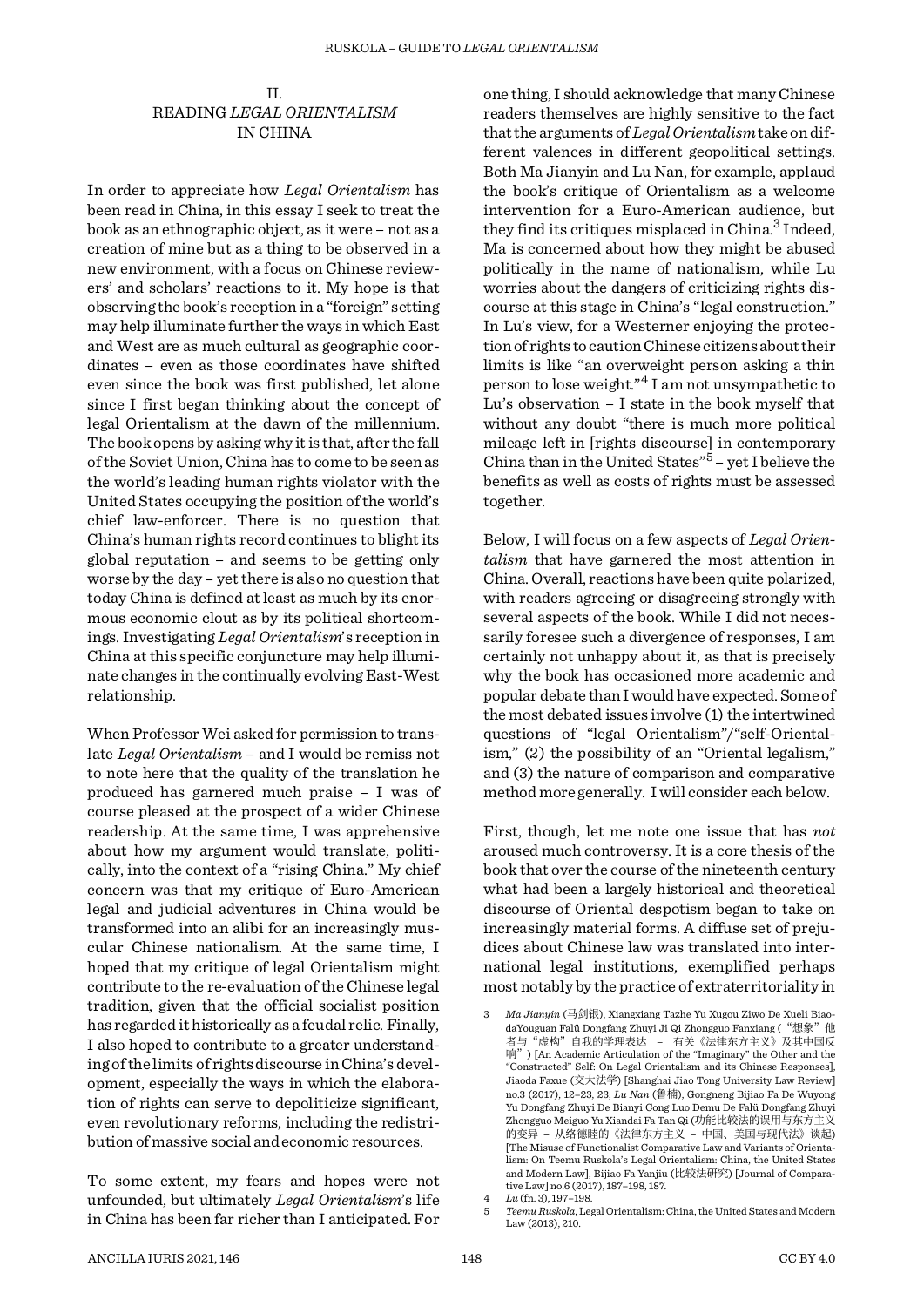"Oriental" states. In general, Chinese readers find this the least problematic part of the book. For one thing, the basic contours of this history are familiar to the Chinese audience, even though many Euro- American audiences remain ignorant of it. To be sure, this history also holds potentially great appeal to Chinese nationalism, which *is* controversial. This appeal is perhaps especially evident in the field of international law, and international law scholar Cai Congyan has indeed linked the critique of legal Orientalism to a robust "Chinese exceptionalism."<sup>6</sup> At the same time, scholars such as Cheng Jinhua have expressly cautioned against leaping from a critique of American legal Orientalism to a Sinocentric legal nationalism.7 Nonetheless most reviewers find the book's analysis of extraterritoriality valuable simply from a historical perspective.<sup>8</sup>

## III. THE POLITICS OF SELF-ORIENTALISM

As the title suggests, the main focus of *Legal Orientalism* is legal Orientalism, or Western discourses of Chinese law, broadly defined. Yet what has resulted in the liveliest debate among Chinese readers is not my analysis of legal Orientalism as such but what I characterize in the book as "self-Orientalism" – *viz.*, Chinese discourses that accept (Western) legal institutions as self-evidently superior to their indigenous counterparts. Although I discuss this phenomenon only briefly in the final chapter of the book, in retrospect it is not surprising that it should be of particular interest to Chinese legal scholars, raising the question not only how Western observers view Chinese law but also the more immediate one of how Chinese legal scholars themselves regard the object of their study.

Even as I was writing the book, I was concerned that at least some readers would dismiss my observations about self-Orientalism as pejorative and condescending. In fact, the reactions to my analysis of Chinese self-Orientalism run the gamut from those

who deny its existence $9$  to those who believe its existence is limited (whether historically, consigned to an earlier period,<sup>10</sup> or professionally, afflicting legal scholars rather than legislators<sup>11</sup>). and those who believe it is an important feature of Chinese legal modernity.<sup>12</sup> As one might expect, readers who are committed to the values of Euro- American rule-of-law are the most skeptical of the notion of self-Orientalism, as it puts in question the ostensibly universal and self-evident nature of rights. Correspondingly, the notion is highly attractive to those on the Chinese left who believe that a liberal rights discourse threatens the socialist legacy of the PRC and provides an ideological justification for transforming it into an increasingly capitalist society. Similarly, a critique of legal reformers as self-Orientalists appeals to readers who might be called cultural conservatives or nativists, wishing to preserve China's indigenous values and traditions or to construct an alternative Chinese legal modernity. To be sure, some readers who find self-Orientalism

to be of limited applicability are simply not using it in the sense in which I define it. Jiang Haisong, for example, insists that China's joining the WTO and the global free trade regime isn't an instance of self- Orientalism because doing so has in fact benefitted China economically.13 However, insofar as self- Orientalism is an *epistemological* condition – adopting the values of an Other – it is not defined by its material effects. In fact, self-Orientalism may well be the *most* materially rewarding choice available, yet not any less of an Orientalism because of that. Even if one were to insist on approaching the issue through the lens of a cost-benefit analysis, presumably one would have to weigh material gains against cultural costs, for example. The economic, the political, and the social cannot be separated neatly.

<sup>6</sup> See e.g. *Congyan Cai*, The Rise of China and International Law: Taking Chinese Exceptionalism Seriously (2019), 59–61.

<sup>7</sup> *Cheng Jinhua* (程金华), Lixing Duidai Zhongguo De Wufa Youfa Fanfa Yu Chao Fa Falü Dongfang Zhuyi De Qishi (理性对待中国的无法、有<br>法、反法与超法 - "法律东方主义"的启示) [Rational Approaches to Discourses on Chinese Lawlessness, Lawfulness, Anti-legality, and Extra-legality: Inspirations from Legal Orientalism], Jiaoda Faxue (交大 法学) [Shanghai Jiao Tong University Law Review] no.3 (2017), 7–11, 10.

See e.g. *Xie Jing* (谢晶), Hexu Qianbi Shenhong Se You Falü Dongfang<br>Zhuyi Zhan Kai (何须浅碧深红色?——由《法律东方主义》展开) [No Zhuyi Zhan Kai (何须浅碧深红色? – 由《法律东方主义》展开) [No Need for Light Green or Crimson? Starting from Legal Orientalism], Xiamen Daxue Falü Pinglun (厦门大学法律评论) [Xiamen University Law Review] no.29 (2017), 86–100.

<sup>9</sup> *Lu Nan* (鲁楠), Maixiang Dongfang Falü Zhuyi Ping Luo Demu Falü Dongfang Zhuyi (迈向东方法律主义? – 评络德睦《法律东方主义》) [Toward Oriental Legalism? – On Teemu Ruskola's Legal Orientalism], Jiaoda Faxue (交大法学) [Shanghai Jiao Tong University Law Review] no.3 (2017), 24–31, 28.

<sup>10</sup> *Zhang Yongle* (章永乐), Cong Sayide Dao Zhongguo Falü Dongfang Zhuyi De Yizhong Dufa (从萨义德到中国 – 法律东方主义》的一种读法) [From Said to China: A Reading of Legal Orientalism], Zhongguo Falü Pinglun (中国法律评论) [China Law Review] no.4 (2016), 173–177, 176.

<sup>11</sup> *Tian Feilong* (田飞龙), Dongfang Falü Zhuyi Yu Zhongguo Fa De Chongsu (东方法律主义与中国法的重塑) [Oriental Legalism and the Reconstruction of Chinese Law], Shanghai Zhengfa Xueyuan Xuebao (上 海政法学院学报) [Journal of Shanghai University of Political Science and Law] no.2 (2018), 21–23, 23.

<sup>12</sup> *Zheng Ge* (郑戈), Falü Diguo Zhuyi Falv Dongfang Zhuyi Yu Zhongguo De Fazhi Daolu (法律帝国主义、法律东方主义与中国的法治道路) [Legal Imperialism: Legal Orientalism and China's Path to Rule of Law], Jiaoda Faxue (交大法学) [Shanghai Jiao Tong University Law Review] no.3 (2017), 32–41, 36.

<sup>13</sup> *Jiang Haisong* (蒋海松), Falü Dongfang Zhuyi De Xing Yu Mi Ping Luo Demu Xin Zhu Falü Dongfang Zhuyi (法律东方主义的醒与迷 – 评络德 睦新著《法律东方主义: 中国、美国与现代法》) [The Clarity and Confusion of Legal Orientalism: On Teemu Ruskola's Legal Orientalism: China, the United States, and Modern Law], Xiamen Daxue Falü Pinglun (厦门大学法律评论) [Xiamen University Law Review] no.29 (2017), 101–110, 109.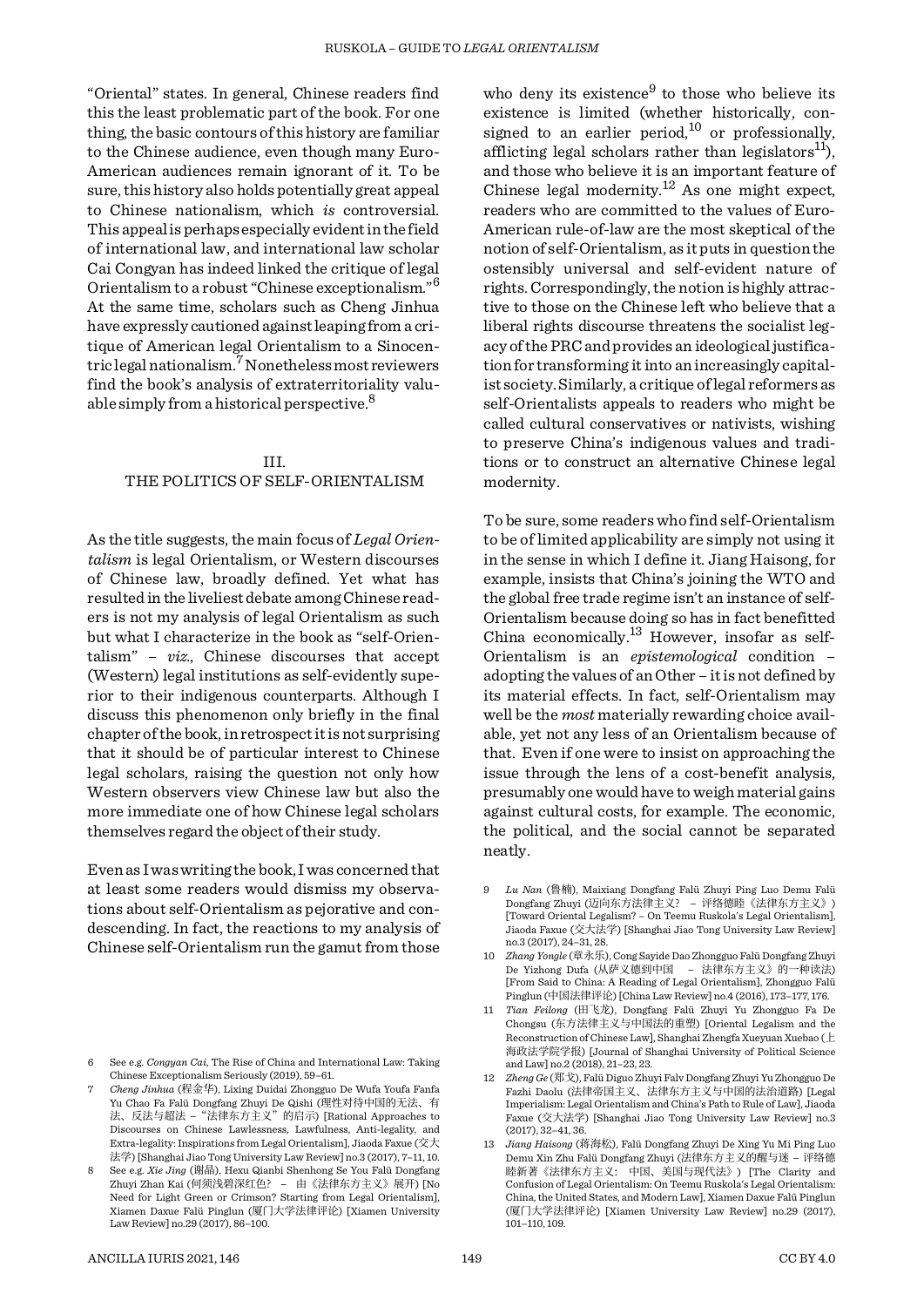IV.

### THE POLITICS OF ORIENTAL LEGALISM

Oriental legalism is another concept that has garnered a lion's share of the attention paid to *Legal Orientalism* in China. Again, this is rather paradoxical, given that the book is, emphatically, about legal Orientalism. This focus has built-in limitations that I fully acknowledge in my analysis: rather than an ethnographic account of the East, legal Orientalism is a theory about the West's ideas about the East, and more fundamentally about how the East-West binary is built into the very foundation of modernity and its institutions. Oriental legalism, in contrast, is a term that occurs only once in the body of *Legal Orientalism*, and even then only on the antepenultimate page of the last chapter.<sup>14</sup> There, I specifically *decline* to speculate about the future of Chinese law, noting merely, "Perhaps China will in fact one day submit to rule-of-law in its modern Euro-American form, thereby confirming its universality. Or maybe it will recast law's rule in the form of an evolving Chinese universalism – an Oriental legalism, as it were."<sup>15</sup>

That is all: I do not offer a theory of Oriental legalism, nor do I predict when or whether such a thing will ever materialize. It is only a suggestion, a gesture – an invitation for readers in China to take up the question of law's future at the eastern end of the Eurasian landmass in the beginning of the third millennium of the Common Era. And many readers of *Legal Orientalism* have evidently taken up this invitation, even as others find it premature, ill-considered, and/or dangerous. This is how it should be. Not that people in the West should not concern themselves with what is happening in China today as well as in the future – with local and global implications for humans as well as flora and non-human fauna – yet the *primary* political responsibility for the region evidently belongs to those who live there.

Given my purposely open-ended and undefined usage of the term, what readers have made of Oriental legalism varies considerably. Some reviewers have highly specific notions of what Oriental legalism needs to accomplish – for example, calling for an explicit theorization of the role of the Party in the Chinese legal system or of China's pluralist legalist heritage.<sup>16</sup> Wei Leijie envisions Oriental legalism, not as an Eastern universalism with a potential to replace legal Orientalism as a global hegemonic discourse, but as an authentically Chinese legal subjectivity that would enjoy a position of equality with its Western counterpart, overcoming the built-in asymmetry that haunts any dialogue conducted under the conditions of legal Orientalism.17 Rather than pure nativism, Wei's Oriental legalism is one that would continue to seek to learn from others, although not only from Europe or the United States but also from China's neighbors – and rather than focusing on Western theories of law, it would seek to understand how Western legal institutions actually function. Tian Feilong's version of Oriental legalism has potentially more imperial implications for the future of China, invoking an ancient dynastic vision of All-Under-Heaven (天下) as a concep-<br>tual umbrella of China's controversial One Belt One Road initiative.<sup>18</sup> To be sure, Tian too insists that the goal should be only to reach a position of equality with the West, but one worries that this might still translate to a bipolar world rather than a genuinely plural one – a world made up of Euro-American and Sinocentric supremacies, in a twenty-first century update of the global divisions of the Cold War.

At the skeptical end of the spectrum, Sun Guodong worries that the rise of Oriental legalism would thwart China's modernization, by promoting a sense of cultural self-satisfaction and a rejection of Western legal values.19 If China is free to define rule of law for its own purposes, he suggests, then "no further action is needed for China to realize the rule of law – it has already achieved it in the Chinese way."20 Sun's concerns about ethnocentric arrogance aren't unjustified, but his conclusion seems too hasty. Whether China has already realized the ideals of Oriental legalism depends entirely on what those ideals are. What those ideals are can hardly be inferred from the existing institutions in their current form. On the contrary, they may best be found in Chinese citizens' *critiques* of their legal system. However one defines rule of law – unquestionably, there are numerous ways to do so – it is *always* an ideal and unlikely to be fully realized in any set of institutions anywhere, East or West.

<sup>14</sup> To be sure, the term occurs also on page 232, not in the text itself but in the final subheading of the chapter, "Legal Orientalism or Oriental Legalism." 15 *Ruskola* (fn. 5), 233.

<sup>16</sup> *Ma Yongping* (马永平), Jiekai Xifang Fazhi Huayu Tixi De Ling Yiceng Miansha Ping Wei Leijie Yi Falü Dongfang Zhuyi (揭开西方法治话语体<br>系的另一层面纱-评魏磊杰译《法律东方主义》) [Unpacking the Western Discourse of Rule of Law: A Review of Legal Orientalism Translated by Wei Leijie], Renmin Fayuan Bao (人民法院报) [People's Court Newspaper] (21 October 2016), 6.

<sup>17</sup> *Wei Leijie* (魏磊杰), Tuoshi Lijie Falü Dongfang Zhuyi He Yi Keneng (妥 适理解法律东方主义何以可能) [Understanding Legal Orientalism's Emergence], Jiaoda Faxue (交大法学) [Shanghai Jiao Tong University Law Review] no.3 (2017), 89–94, 92.

<sup>18</sup> *Tian* (fn. 11), 23.

<sup>19</sup> *Sun Guodong* (孙国东), Xiyang Jing Yu Fazhi De Zhongguo Jie Ping Luo Demu Falü Dongfang Zhuyi ("西洋镜"与法治的"中国结" – 评络德 睦《法律东方主义》) ["The Western Mirror" and "the Chinese Complex" on Rule of Law: On Teemu Ruskola's Legal Orientalism], Shida Faxue (师 大法学) [East China Normal University Law Review] no.1 (2017), 292– 307, 307.

<sup>20</sup> Ibid., 306.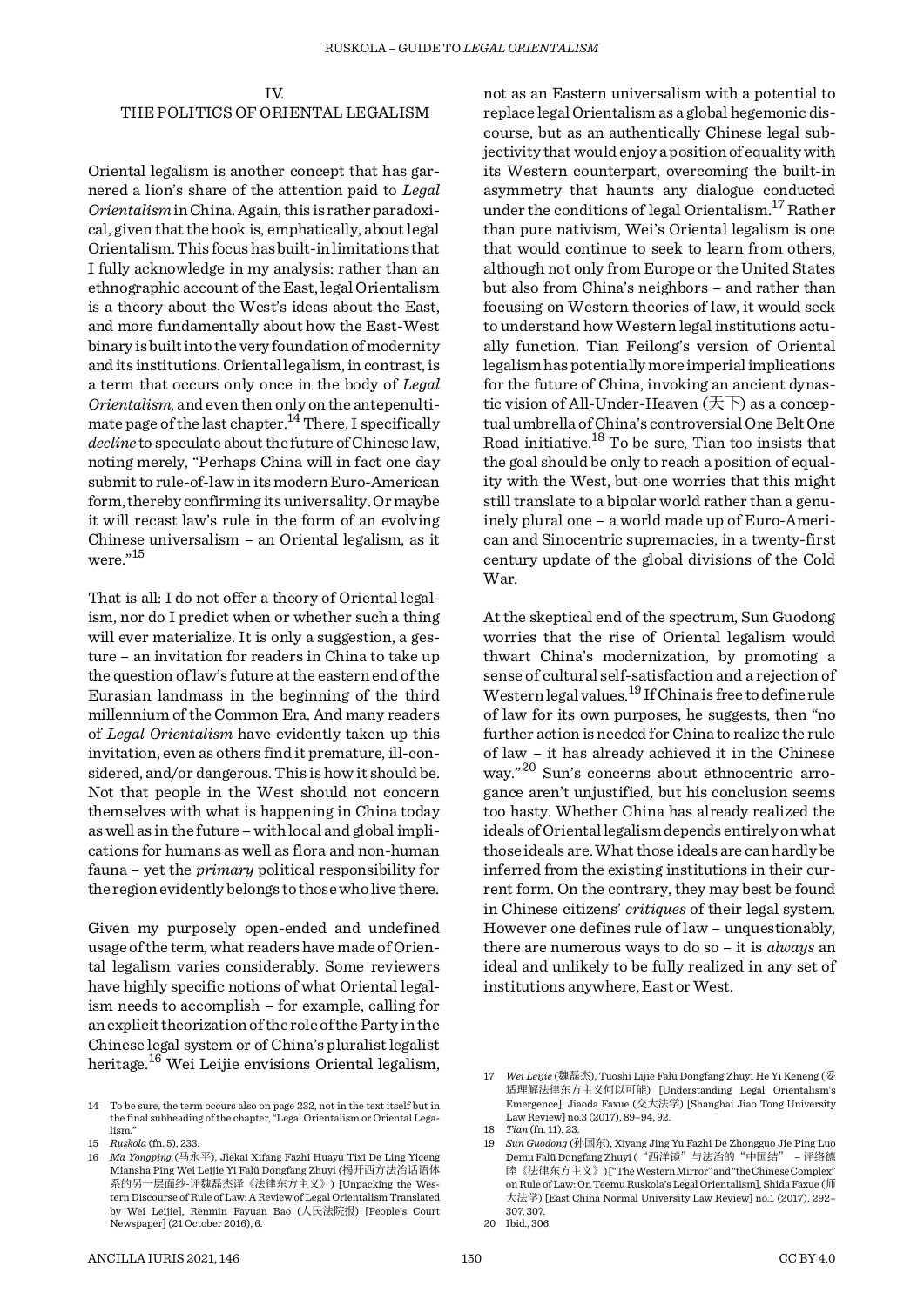V. THE POLITICS OF COMPARISON

Beyond its substantive focus on law, *Legal Orientalism* is also concerned with the possibility of comparison across cultures in a world that is indeed structured and understood in terms of an East- West binary. I offer a critique of functionalism, recognizing it as one way of overcoming that binary – albeit often at the cost universalizing Western categories and by flattening differences that do matter. However, I also provide a case study utilizing what I characterize as a kind of "perverse" functionalism, looking for analogies between two disparate, even oppositional objects: Euro-American corporation law and Confucian family law. The hypothesis that contemporary Euro-American corporate law and imperial Chinese family law could be functionally equivalent will surely raise the (comparative) lawyer's eye-brows in either tradition. Yet the point of such comparison is precisely to understand how these objects come to be constituted as oppositional in the first place. As an antifoundationalist approach, it takes neither the family nor the corporation as a given but examines how each becomes naturalized in relation to the other. How and why is the economic sphere of the market opposed to the intimate sphere of the family, and what is at stake on maintaining this opposition?

Several observers have criticized my use of the family law/corporation law analogy. Lu Nan objects to the comparison perhaps most strongly, arguing that it ignores the very different values that inform corporations and kinship structures.21 Jiang Haisong similarly claims that the comparison "exaggerates" any similarities they may have.<sup>22</sup> I do of course take note of the distinct ideologies that justify modern corporations and Confucian clan organizations – it would be impossible to miss their differences – but that is precisely the point of this intentionally perverse comparison: vastly different value systems can produce and justify similar material hierarchies. I also take it as a given that no analogy is perfect. By definition, an analogy implies the presence of both similarities and differences, or else the relationship at stake is not one of analogy but identity, rendering comparison redundant. I suspect one reason for the vehemence of objections to this particular comparison lies in its subject matter, namely, linking the world of intimate relations with the economic relations of the marketplace. In her analysis of comparative family law – including but not limited to the Chinese context – Janet Halley has coined the term "family law exceptionalism" to express the idea that kinship relations must be

delineated clearly from those in the market, and it may be this exceptionalist perspective that animates at least some of the discomfort with this comparison.<sup>23</sup>

Yet the reactions to the corporations-and-kinship comparison have been as divergent as the reactions to the notion of self-Orientalism. Zheng Ge finds the comparison particularly compelling, observing the continuing importance of families and households as economic subjects in China today.<sup>24</sup> Other enthusiasts of the analogy cite its reversibility. Rather than taking either object of the comparison as a pre-existing standard against which to judge the other, it allows us to consider how the two objects are defined *in relation* to one another, without according analytic priority to either: just as we can describe China's institutions in the Euro- American language of law, we can also describe U.S. legal institutions in terms of Chinese ones. Du Jin draws attention to this reversibility expressly, and so does Zheng, characterizing it as a method that can lead to a "fusion of horizons" in the Gadamerian sense.  $^{25}$ 

> VI. CONCLUSION

Let me conclude by returning to the point with which I opened this survey of Chinese reviews of my book: it is futile for any author to insist on the "correct" interpretation of his or her views. At the end of the day, the main concern of my book is to understand how legal discourses characterize certain legal subjects and institutions as more or less universal and more or less particular, and what social, political, and materials effects these classifications have. The varied, even polarized, responses to *Legal Orientalism* among Chinese readers provides robust evidence that where Chinese law fits on the spectrum of universality versus particularity remains an open and contested question. Many of the reviewers of the book do not hesitate to take sides in the East-West dialectic. Such responses can be viewed as instances of legal Orientalism in action – the ceaseless elaboration and contestation of who and what is universal or particular.

<sup>21</sup> *Lu* (fn. 3), 190–191.

<sup>22</sup> *Jiang* (fn. 13), 107.

<sup>23</sup> *Janet Halley/Kerry Rittich*, Critical Directions in Comparative Family Law: A Report from the Up Against Family Law Exceptionalism Conference, American Journal of Comparative Law 58 (2010), 753–776.

<sup>24</sup> *Zheng* (fn. 12), 41.

<sup>25</sup> *Du Jin* (杜金), Feiyue Miwu Dongfang Zhuyi Falü Huayu De Fansi Luo Demu Falü Dongfang Zhuyi Duhougan (飞越迷雾: 东方主义法律话语的<br>反思–络德睦《法律东方主义: 中国、美国与现代法》读后感)[Cutting Through the Maze: Reflections on Discourses of Legal Orientalism: Thoughts After Reading Legal Orientalism], Renda Falü Pinglun (人大 法律评论) [Renmin University Law Review] no.1 (2017), 64–84, 73–74; *Zheng* (fn. 12), 40.